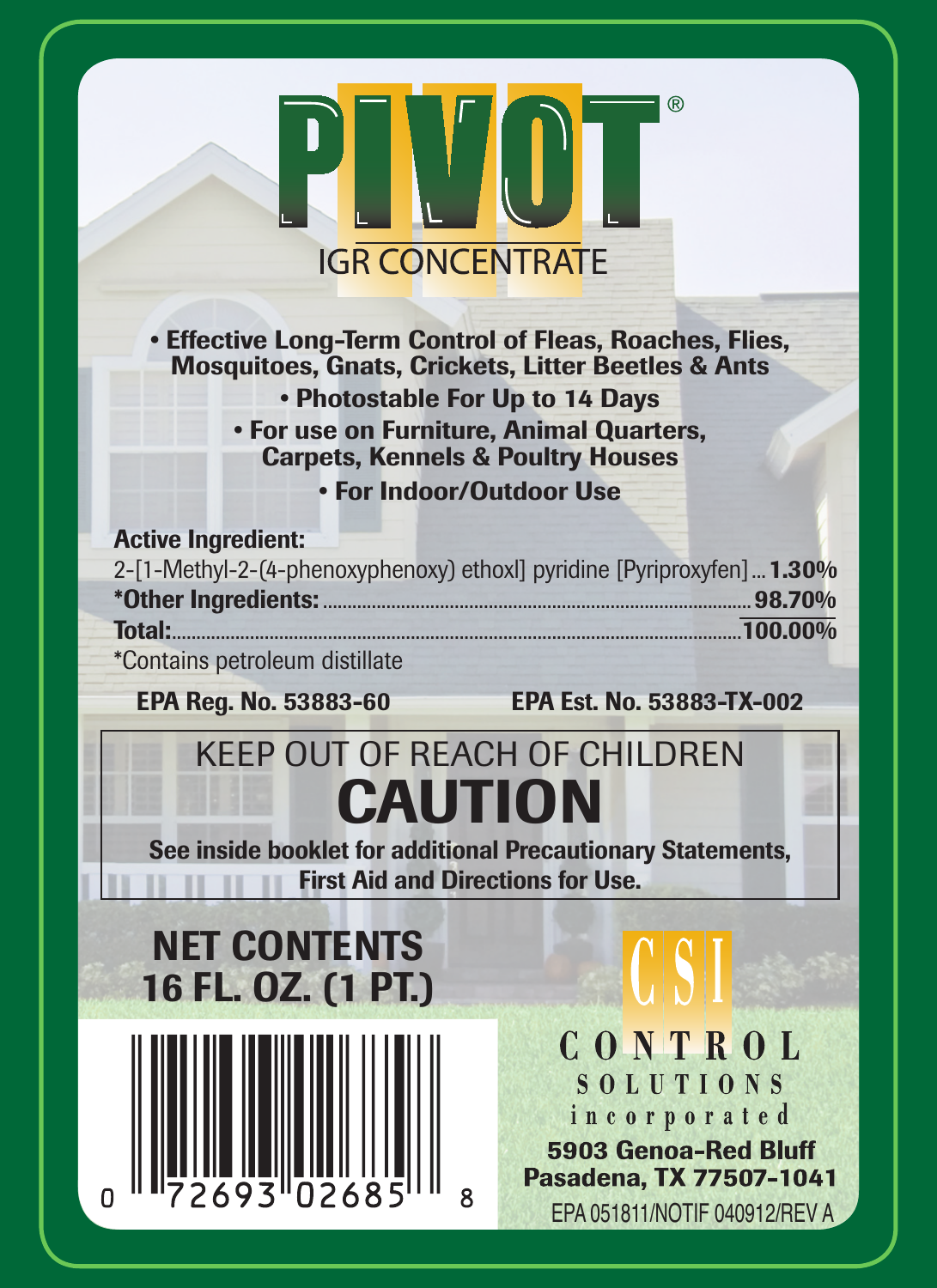

- Inhibits reinfestation by fleas for up to 7 months
- Reduces egg production in houseflies and prevents development of larvae into adults
- Inhibits reinfestation by listed cockroaches for up to 6 months
- Effective long-term control of Fleas, Roaches, Flies, Mosquitoes, Gnats, Crickets, Litter Beetles & Ants
- Photostable for up to 14 days
- For use on Furniture, Animal Quarters, Carpets, Kennels, Poultry Houses
- For Indoor/Outdoor use

## ACTIVE INGREDIENT:

| 2-[1-Methyl-2-(4-phenoxphenoxy)                                                                                                                                                                                                                                                                                     |  |
|---------------------------------------------------------------------------------------------------------------------------------------------------------------------------------------------------------------------------------------------------------------------------------------------------------------------|--|
| ethoxy] pyridine [Pyriproxyfen]1.30%                                                                                                                                                                                                                                                                                |  |
|                                                                                                                                                                                                                                                                                                                     |  |
| TOTAL: 100.00%                                                                                                                                                                                                                                                                                                      |  |
| $\frac{1}{2}$ $\frac{1}{2}$ $\frac{1}{2}$ $\frac{1}{2}$ $\frac{1}{2}$ $\frac{1}{2}$ $\frac{1}{2}$ $\frac{1}{2}$ $\frac{1}{2}$ $\frac{1}{2}$ $\frac{1}{2}$ $\frac{1}{2}$ $\frac{1}{2}$ $\frac{1}{2}$ $\frac{1}{2}$ $\frac{1}{2}$ $\frac{1}{2}$ $\frac{1}{2}$ $\frac{1}{2}$ $\frac{1}{2}$ $\frac{1}{2}$ $\frac{1}{2}$ |  |

\*Contains petroleum distillate

# KEEP OUT OF REACH OF CHILDREN **CAUTION**

See inside booklet for additional Precautionary Statements and complete Directions for Use.

# Control Solutions, Inc.

5903 Genoa-Red Bluff Pasadena, TX 77507-1041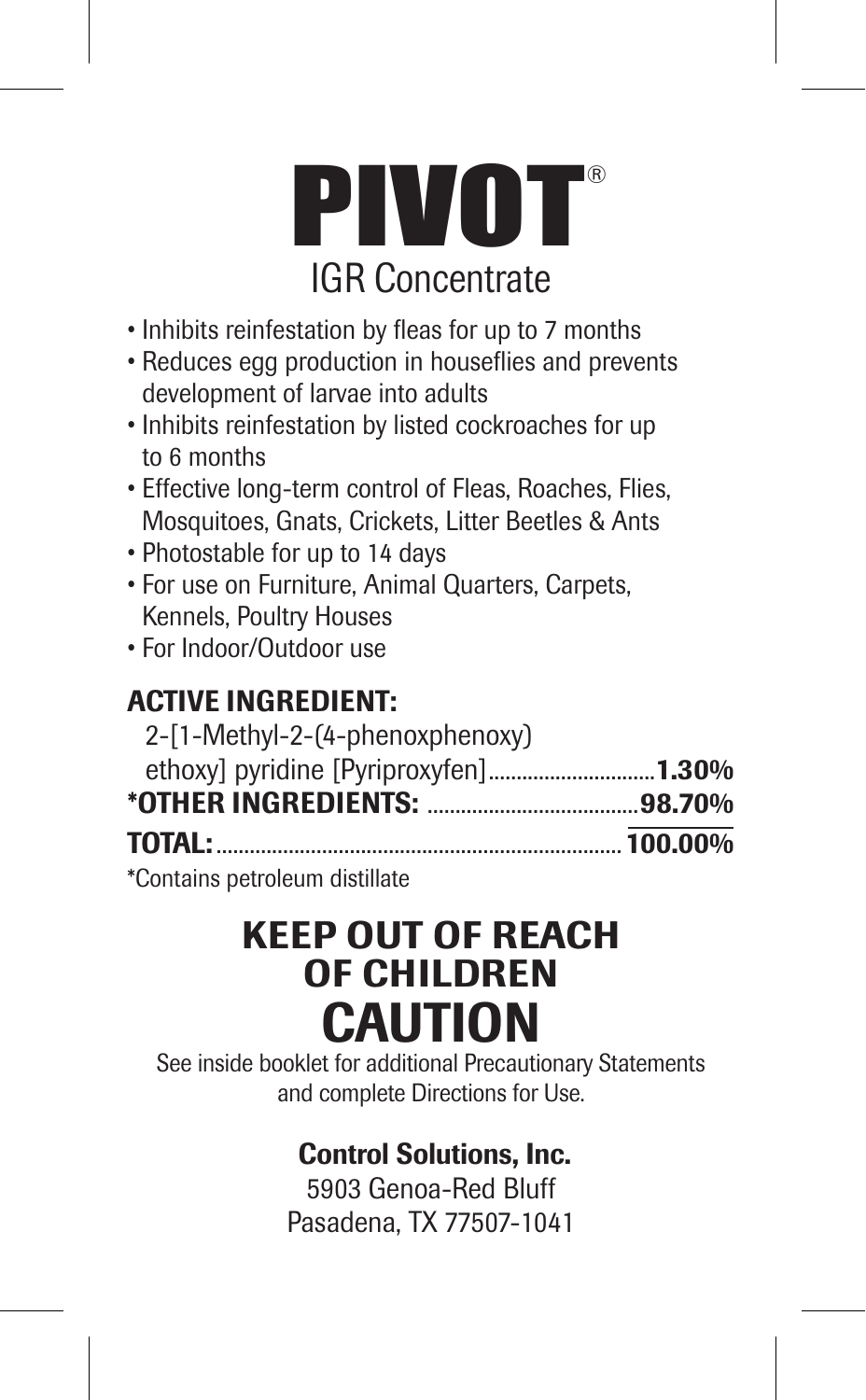| <b>FIRST AID</b>           |                                                                                                                                                                                                                                                                                             |  |
|----------------------------|---------------------------------------------------------------------------------------------------------------------------------------------------------------------------------------------------------------------------------------------------------------------------------------------|--|
| IF<br><b>SWALLOWED:</b>    | · Call a poison control center or<br>doctor immediately for treatment<br>advice.<br>• Do not induce vomiting unless<br>told to do so by a poison control<br>center or doctor.<br>. Do not give any liquid to the<br>person.<br>. Do not give anything by mouth<br>to an unconscious person. |  |
| IF IN EYES:                | • Hold eye open and rinse slowly<br>and gently with water for 15-20<br>minutes.<br>• Remove contact lenses, if<br>present, after the first 5 minutes,<br>then continue rinsing eye.<br>· Call a poison control center or<br>doctor for treatment advice.                                    |  |
| IF ON SKIN<br>OR CLOTHING: | · Take off contaminated clothing.<br>• Rinse skin immediately with plenty<br>of water for 15-20 minutes.<br>· Call a poison control center or<br>doctor for treatment advice.                                                                                                               |  |
| <b>IF INHALED:</b>         | • Move person to fresh air.<br>• If person is not breathing, call<br>911 or an ambulance, then give<br>artificial respiration, preferably<br>mouth-to-mouth if possible.<br>· Call a poison control center or<br>doctor for further treatment<br>advice.                                    |  |

(continued)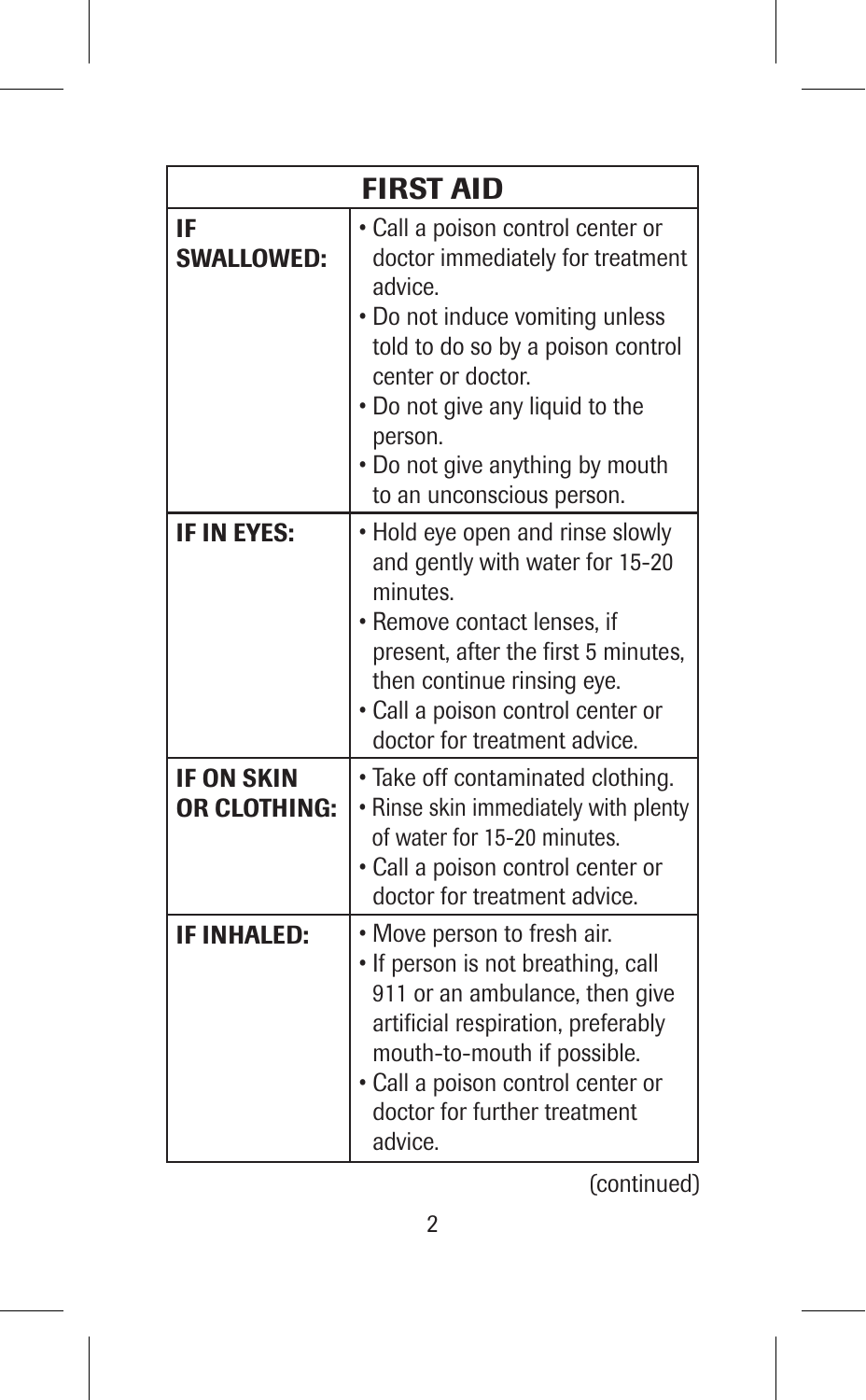#### **FIRST AID** (continued)

Have the product container or label with you when calling a poison control center or doctor or going for treatment. You may also contact SafetyCall® International (866) 897-8050 for emergency medical treatment information.

NOTE TO PHYSICIAN: Contains petroleum distillate; vomiting may cause aspiration pneumonia.

#### PRECAUTIONARY STATEMENTS HAZARDS TO HUMANS AND DOMESTIC ANIMALS CAUTION

Harmful if swallowed or absorbed through skin. Do not breathe vapors or spray mist. Avoid contact with skin or eyes. In case of contact, flush with plenty of water. Wash with soap and warm water after use. Obtain medical attention if irritation persists. Avoid contamination of food or feedstuffs.

#### ENVIRONMENTAL HAZARDS

This product is toxic to fish and aquatic invertebrates. Do not apply directly to water or to areas where surface water is present or to intertidal areas below the mean high water mark. Do not contaminate water by cleaning equipment or disposal of equipment washwaters.

### PHYSICAL OR CHEMICAL HAZARDS

Do not use or store near heat or open flame.

#### For use in areas such as:

Industrial Plants, Factories, Warehouses, Commercial Buildings, Condominiums, Apartments, Cabins, Day Care Centers, Mobile Homes, Homes, Hospitals, Hotels, Motels,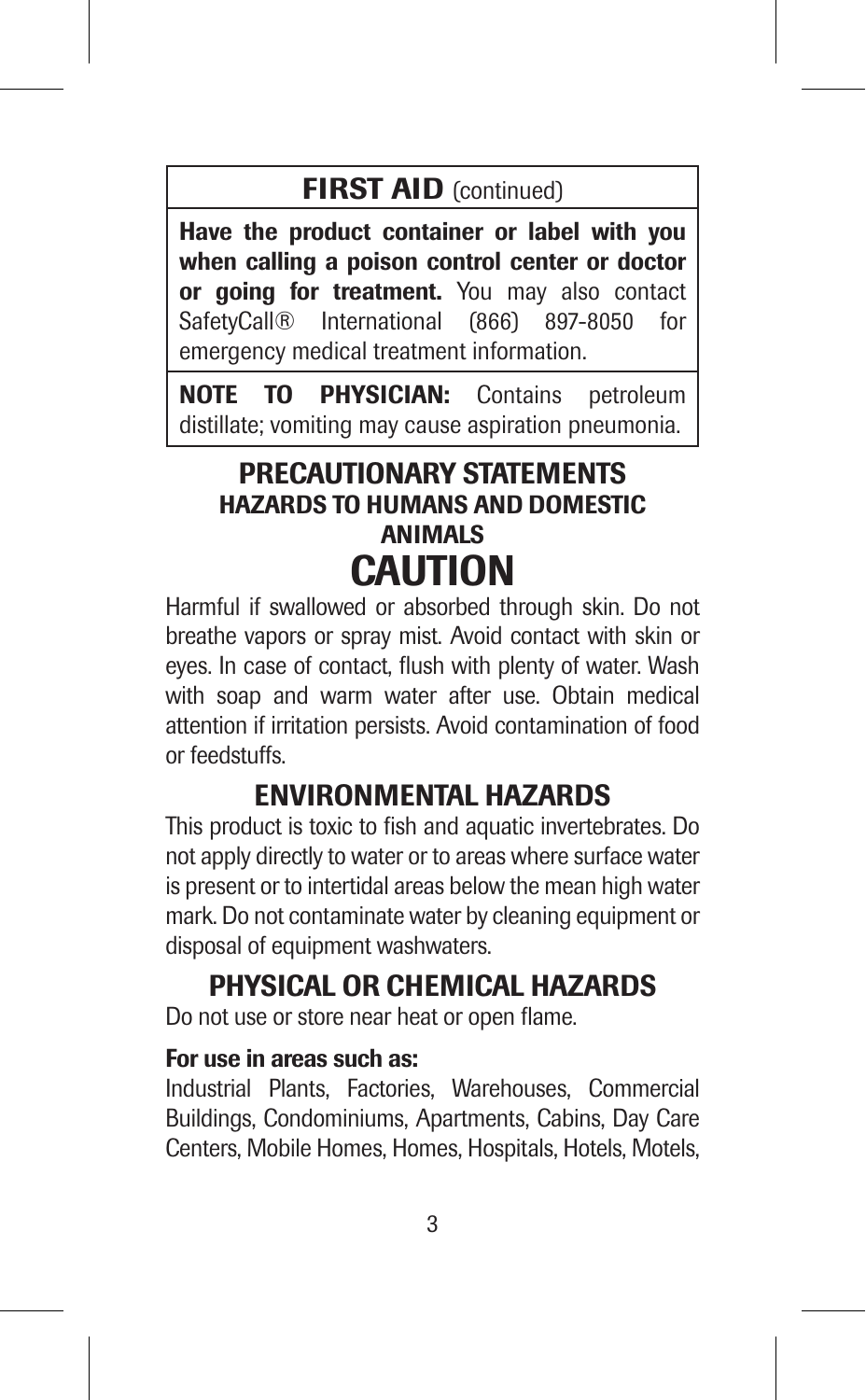Nursing Homes, Office Buildings, Other Public Buildings, Campsites, Gas Stations, Prisons, Rooms, Schools, Parks, Institutions, Jails, Sport Stadiums, Supermarkets, Taverns, Theaters, Morgues, Mortuaries, Crematoriums, Funeral Parlors, Mausoleums, Atriums, Attics, Bathrooms, Basements, Bedrooms, Porches, Closets, Draperies, Dressers, Kitchens, Porches Upholstered Furniture, Cabinets, Crawl Spaces, Carpet, Campers, Garbage Areas, Garbage Cans, Patios, Garages, Gazebos, Storage Areas, Floors, Furniture, Locker Rooms, Utility Room Indoor, Utility Room Outdoor, Washrooms;

Animal Quarters (enclosed premise treatment), Cat Living Quarters (enclosed premise treatment), Dog Houses, Dog Living Quarters, Dog Kennel Runs, Kennels, Pet Bedding, Pet Carriers, Pet Grooming Parlors, Pet Sleeping Areas, Pet Stores, Pet Quarters (enclosed premise treatment), Veterinaries, Zoos;

Candy Plants, Canneries, Bakeries, Breweries, Cereal Processing Facilities, Food Processing Plants, Food and Non-Food Warehouses, Cafeterias, Indoor Eating Establishments, Grocery Stores, Institutional Dining Areas, Flour Mills, Grain Storage Facilities, Outdoor Eating Establishments, Recreational Areas Outdoors, Restaurants, Dairies, Delicatessens;

Transportation Equipment (automobiles, boxcars, buses, boats, trucks, railcars, ship cargo holds)

Lawns

#### DIRECTIONS FOR USE

It is a violation of Federal Law to use this product in a manner inconsistent with its labeling.

#### Precautions:

- For best results, follow directions for specific use areas.
- Do not use this product in or on electrical equipment due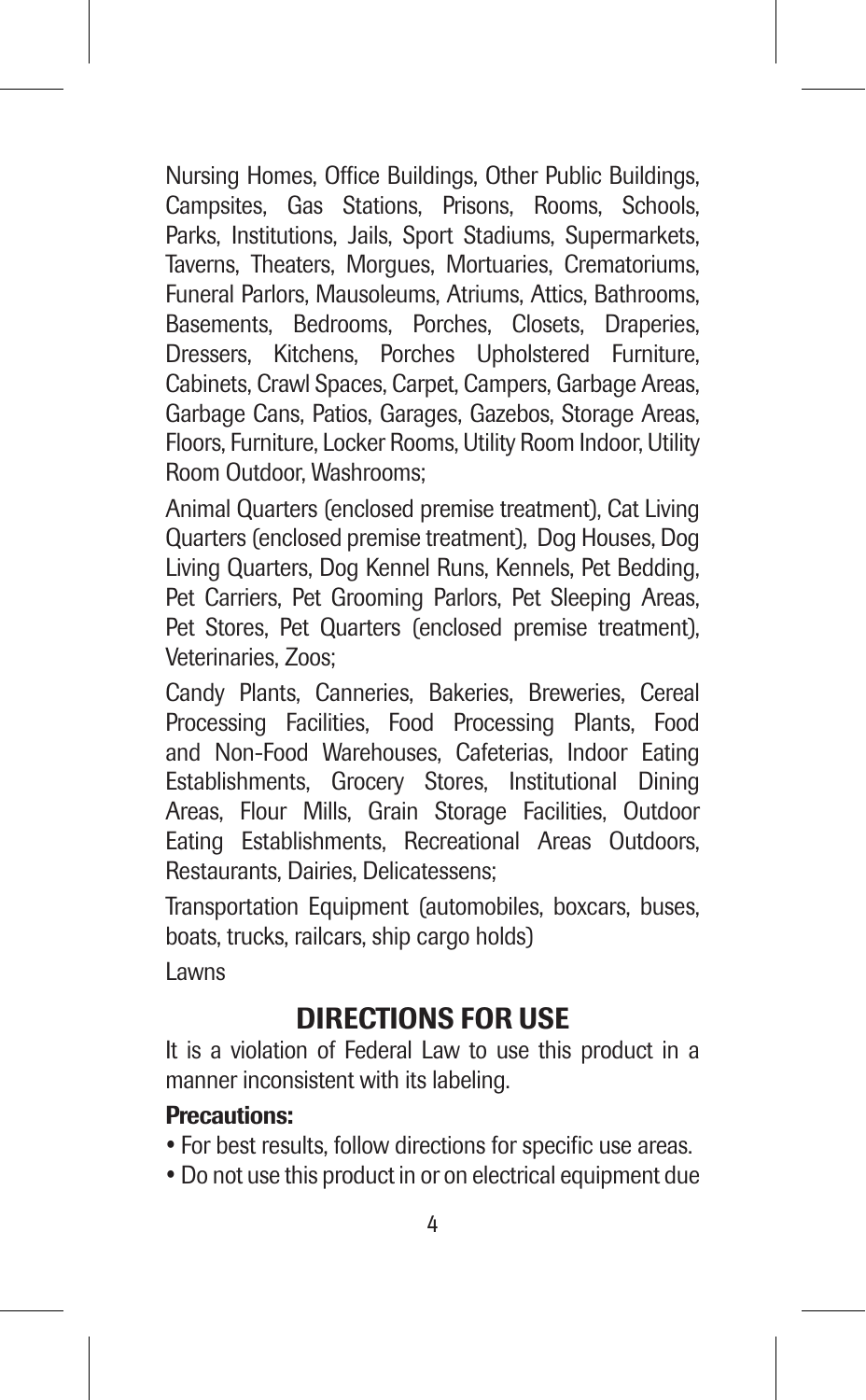to possibility of shock hazard.

- Avoid excessive wetting of carpet, draperies and furniture.
- Always test in an inconspicuous area prior to use as some natural and synthetic fibers may be adversely affected by any liquid product.

#### Restrictions:

- When used in hospital rooms, convalescent hospital rooms, and nursing home rooms, patients should be removed prior to treatment.
- Ventilate treated rooms thoroughly for two (2) hours after treatment. Do not return patients to treated room until after ventilation.

# READ ALL DIRECTIONS COMPLETELY BEFORE USE

#### FLEA CONTROL

The active ingredient in Pivot is Pyriproxyfen, an insect growth regulator. Insect growth hormones are naturally occurring in insects and Pivot prevents the adult flea from developing. These properties will gradually result in the reduction and eventually elimination of the flea population. Flea eggs and flea larvae that come into contact with Pivot will also not develop into adult fleas. Pivot works for 7 months by inhibiting the development of the immature stages of the flea and preventing them from reaching the biting adult stage. Pivot does not work on adult fleas and flea pupae that already exist.

Note: If a high population of adult fleas are present, it may be necessary to use an adulticide. Pivot may also be combined with a flea adulticide.

Application of Pivot prior to the flea season will aid in reducing developing populations. Apply to areas where pets and other animals are known to frequent and where previous infestations have been known to occur to prevent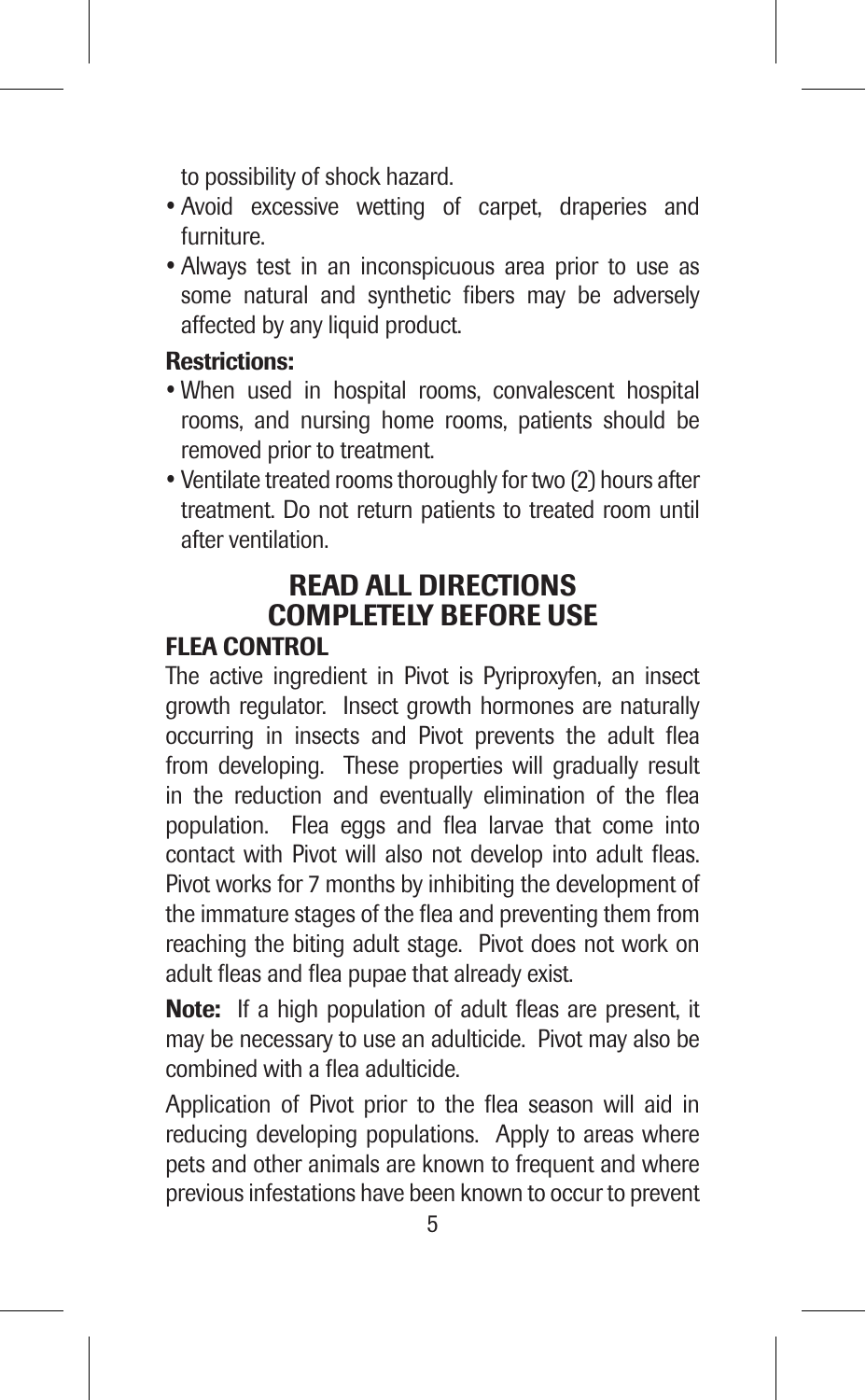the emergence of adult fleas and also control stages of fleas that don't resemble fleas.

#### INDOORS:

Mix Pivot with water and apply with spray equipment such as any low pressure sprayer used for indoor applications. Before treatment, vacuum carpets, draperies and upholstered furniture. Dispose of vacuum bag in an outdoor trash receptacle.

#### Note:

- Remove pets from area to be treated.
- After treatment, do not allow children and pets into treated areas until spray has dried.

**Spray Mixing:** Prepare a diluted spray solution by adding 1 ounce per gallon of water. Partially fill the mixing container with water, add Pivot, agitate and fill to final volume. Do not allow spray mixture to stand overnight. Mix before each use.

Use With an Adulticide Insecticide: For immediate relief of adult fleas, Pivot may be combined with an insecticide registered for adult control of fleas. This mixture will also inhibit the development of the immature stages of the flea for 7 months. Follow all precautions and use directions on both products. Use at the application rate specified above.

#### GENERAL SURFACE APPLICATION:

Apply Pivot diluted spray at the rate of 1 gallon per 1,500 square feet of surface area. Treat all areas including carpets, furniture, pet sleeping areas and throw rugs making sure to spray underneath cushions, etc. Repeat treatment every 7 months.

Note: Do not allow children or pets to contact treated surfaces until spray has dried.

Use With a Carpet Shampoo: Pivot may be used with a liquid, non-heat extracting carpet shampoo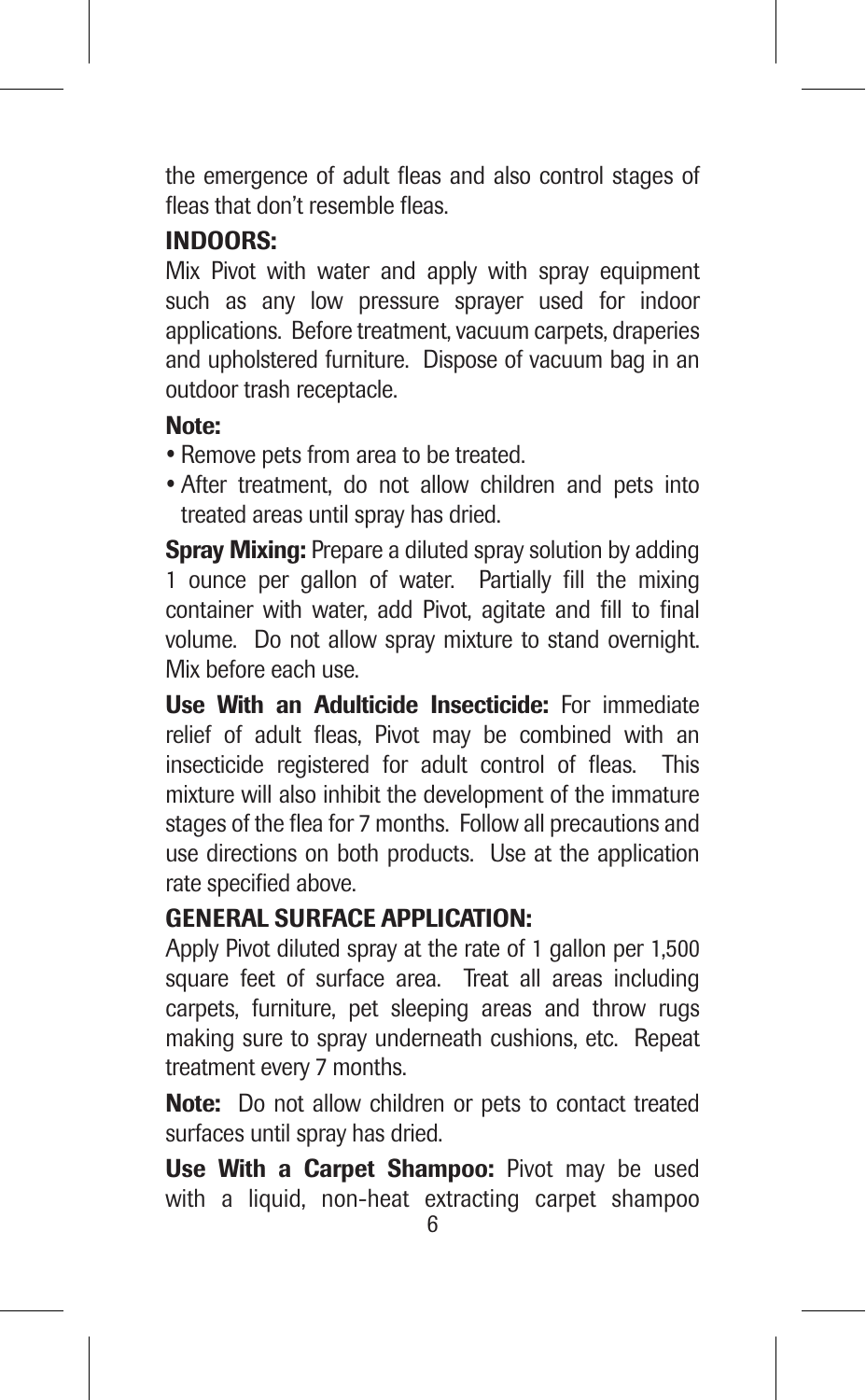application. Following dilution instructions on carpet shampoo, add 1 fluid ounce of Pivot per gallon (7.8) ml/L) of diluted shampoo to be applied to carpet. Mix well and shampoo carpet as per instructions on the shampoo product label using approximately one gallon of diluted shampoo to treat 1,500 sq ft. (139 m<sup>2</sup>) Allow carpet to completely dry and vacuum thoroughly.

#### IN KENNELS AND DOGHOUSES:

Pivot will control the development of preadult fleas from becoming biting and reproductive adult fleas. Make application with an adjustable hose-end sprayer, tank type sprayer or sprinkling can.

Prepare a diluted spray solution adding 1 ounce per gallon of water and apply at a rate of 1 gallon diluted solution per 1,500 square feet of surface area. Apply to building, resting areas, walls, floor, animal bedding and run areas. Remove animals before spraying and do not return animals to treated areas until spray has dried completely.

Pets and their bedding should also be treated with EPA registered flea and tick control products, flea or flea and tick collar, pet powder, pet spray, pet dip, pet shampoo, flea shampoo or flea and tick pet shampoo, in conjunction with this application as part of a complete flea control program to prevent the introduction of adult fleas. Repeat at 7 month intervals.

#### OUTDOORS:

Apply Pivot dilution as a spot treatment to areas where pets normally frequent including, but not limited to under trees, ornamental plants and shrubs. Application on soil surfaces will provide 21 days of IGR activity. If large populations of adult fleas exist, treat the lawn area with an EPA registered lawn treatment product to kill adult fleas.

Spray Mixing: To prepare a diluted spray solution, mix 1.0 ounce in 5 to 15 gallons of water, depending on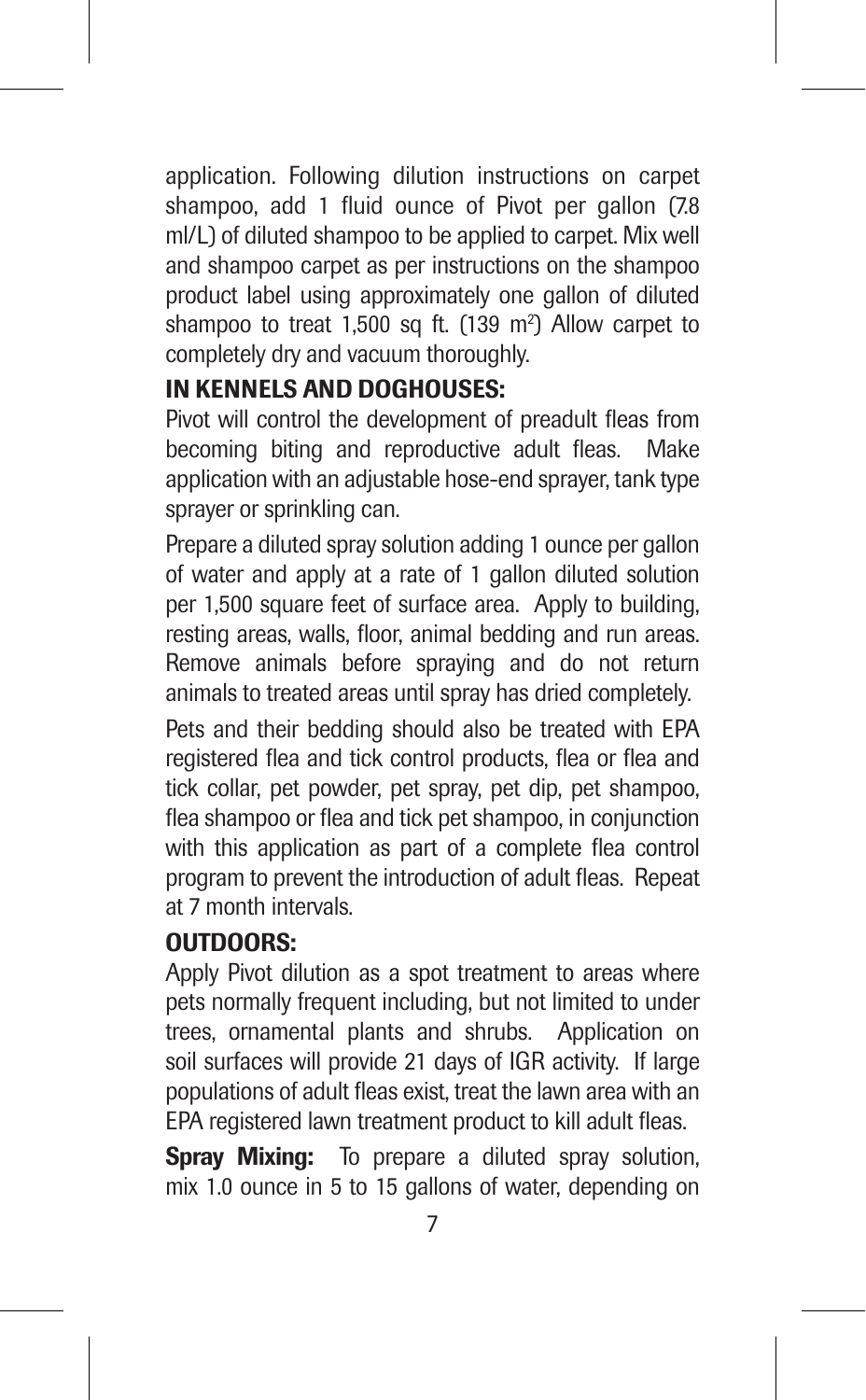equipment used, to cover 1,000 square feet. Partially filling the sprayer with water, add Pivot, agitate and fill with water to the final volume. Agitate before each spray. Using a hose-end sprayer, tank type sprayer or sprinkling can, spray using a slow, even sweeping motion, making sure to cover surface areas where the pets normally frequent. One (1) tsp. per gallon will cover 333 square feet for spot treating pet resting areas. Repeat application in 21 days.

#### Note:

- Do not allow the spray mixture to stand overnight.
- Caution should be taken to avoid spraying when wind conditions could create a mist to blow back to applicator.
- Do not apply this product in or around bodies of water.
- Avoid soaking young or flowering plants.
- Remove animals before spraying.
- Do not allow animals or children to return to treated areas until spray has dried completely.

Pets and their bedding should also be treated with EPA registered flea and tick control products, flea or flea and tick collar, pet dust, pet spray, pet dip, pet shampoo, flea shampoo or flea and tick pet shampoo, in conjunction with this application as a part of a complete flea control program to prevent the introduction of adult fleas.

#### FOR GERMAN, ASIAN, AND BROWN BANDED COCKROACH AND CRICKET CONTROL:

The active ingredient in Pivot is Pyriproxyfen an insect growth regulator. Insect growth hormones are naturally occurring in insects and Pivot will prevent nymphal cockroaches and crickets from developing into adults. After application, cockroaches with twisted wings will begin to appear indicating that they are unable to reproduce. When used as directed, cockroach and cricket populations will be eliminated. One treatment works for 6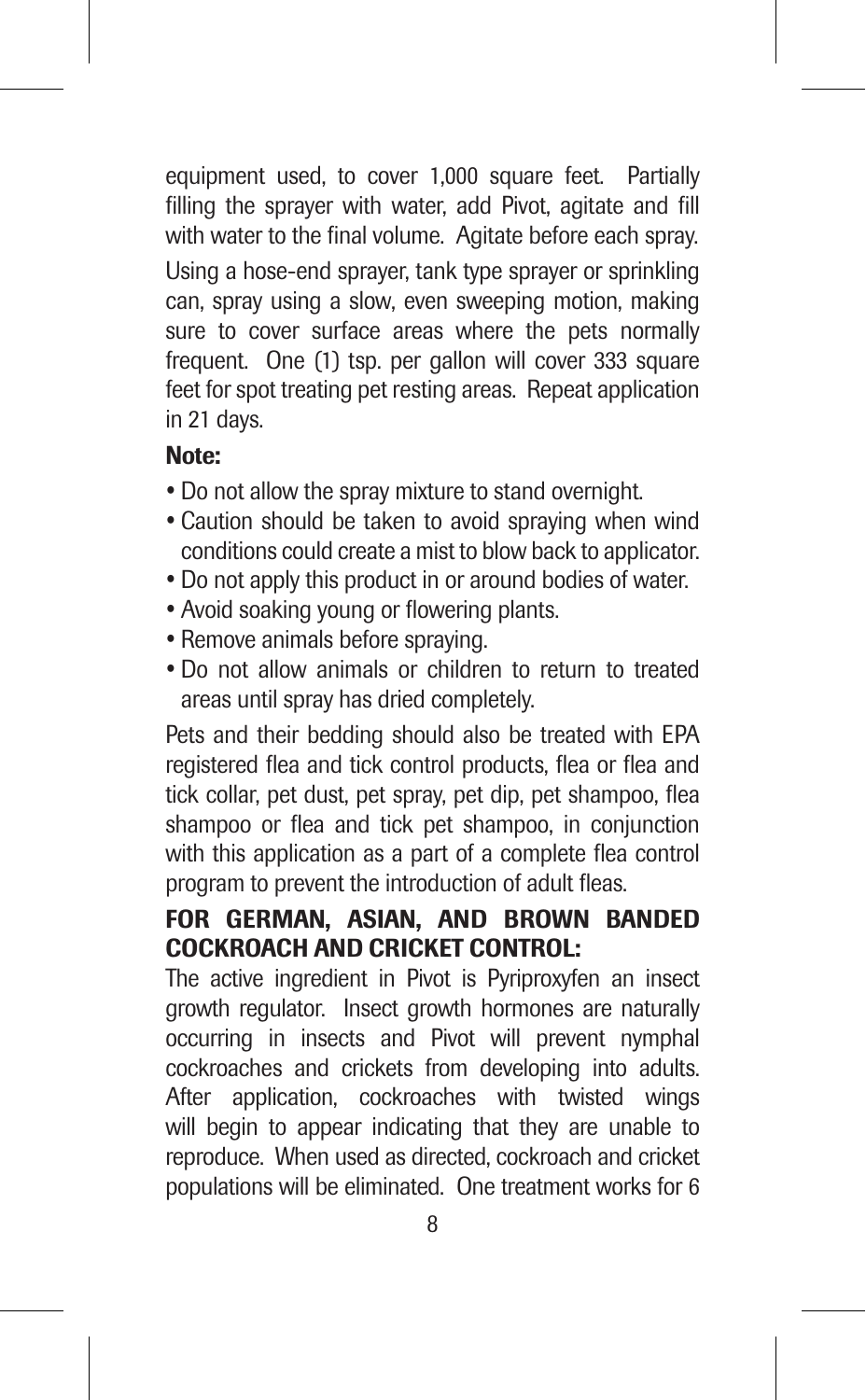months against hatching cockroaches and crickets.

If a high population of adult cockroaches are present, the use of an adulticide may be necessary for immediate relief. Pivot concentrate may also be combined with a cockroach adulticide.

#### INDOORS:

Mix Pivot with water and apply with spray equipment such as any low pressure sprayer typically used for indoor applications.

**Spray Mixing:** Prepare a diluted spray solution by adding 2 ounces per gallon of water. Partially fill the mixing container with water, add Pivot, agitate and fill to the final volume. Agitate before each spray. Do not allow spray mixture to stand overnight.

Use With an Adulticide Insecticide: For immediate relief of adult cockroaches, Pivot may be combined with an insecticide registered for adult cockroach control. This mixture will also inhibit the development of the immature stages of the cockroach for 6 months. Follow all precautions and use directions on both products. Use at the application rate specified above.

#### GENERAL SURFACE APPLICATION

COCKROACHES [Brown Banded Cockroach, Asian Cockroach, German Cockroach] and Cricket: Apply diluted spray as a spot treatment, surface application and crack and crevice spray at the rate of 1 gallon per 1,000 square feet of surface area. Contact as many insects as possible Thoroughly spray all areas where these pests may hide paying attention to places such as beneath sinks, behind and beneath stoves and refrigerators, cracks and crevices, around garbage cans, cabinets, along the outside of baseboards, door and window sills, door and window frames and floors, around and on drains, pipes, plumbing, behind bookcases, storage and other utility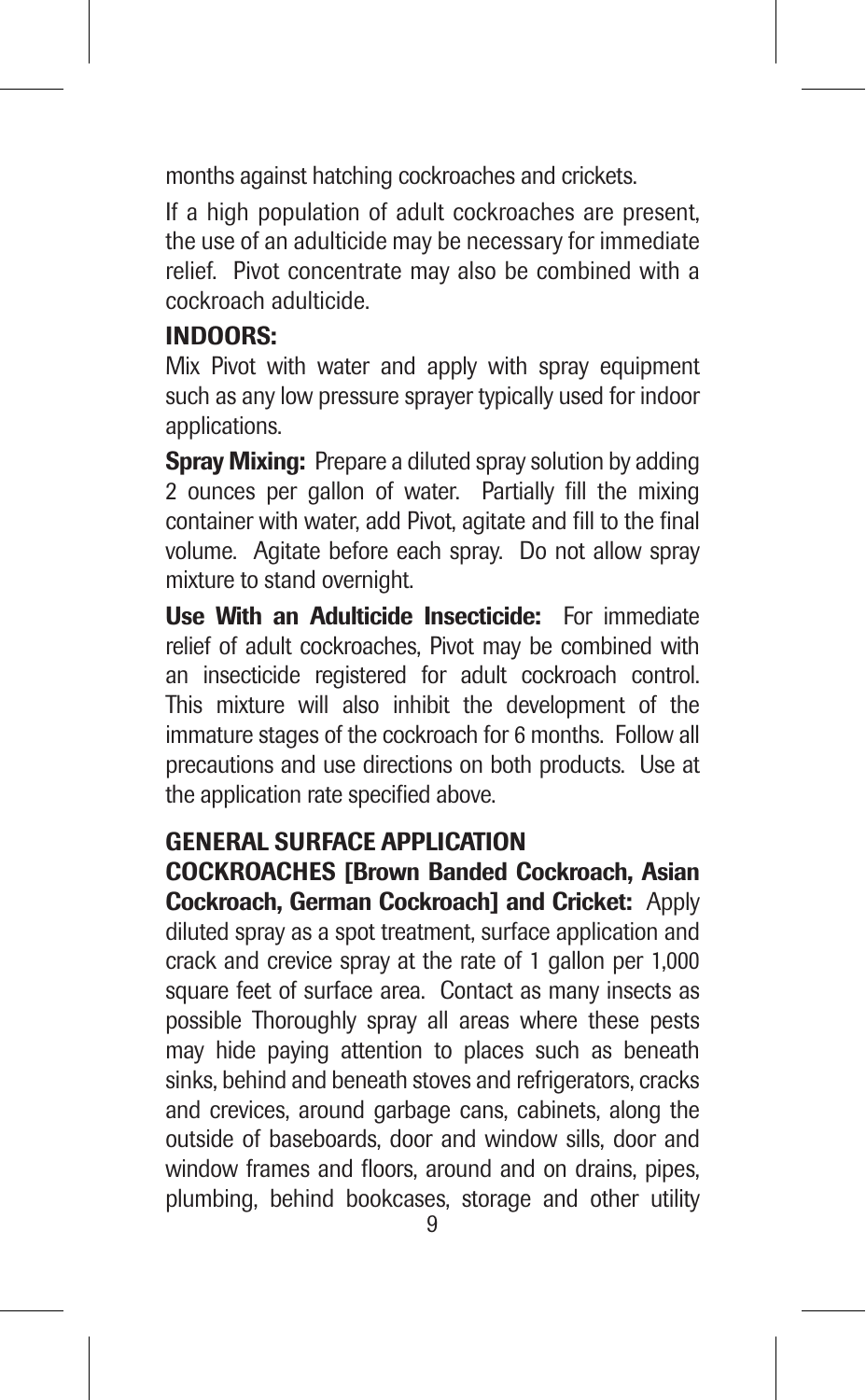installation areas, infested furniture and the inside of cabinets and closets. Repeat at 6 month intervals.

#### OUTDOOR PERIMETER TREATMENTS:

Prepare a diluted spray solution by adding 2 ounces per gallon of water into any low-pressure sprayer. Apply at the rate of 1 gallon per 1,000 feet in a band 2 to 4 feet adjacent to and around the structure. Apply at a height of 2 to 3 feet on the foundation where pests may be active or may find entrance. Apply spray around window frames, doors, garage doors, patios, decks, carports, shutters, around garbage areas, sill plate and other areas where cockroaches may congregate. Repeat at 6 month intervals.

#### Note:

- Avoid spraying into the air.
- Caution should be taken to avoid spraying when wind conditions could create a mist to blow back to the applicator.
- Do not apply this product in or around bodies of water.

#### FOR CONTROL OF STORED PRODUCT PESTS:

(Including Indian Meal Moths, Rice Moths, Tobacco Moths, Red Flour Beetles, Confused Flour Beetles, Lesser Grain Borers, Merchant Grain Beetles, Saw-toothed Grain Beetles, Warehouse Beetles, Cigarette Beetles, and Dermestid Beetles).

FOOD AND NON-FOOD WAREHOUSES: Pivot may be applied as a general surface, fogger, spot or crack and crevice treatment in food and nonfood storage warehouses. Apply to all areas that may harbor pests, including under and between pallets. Repeat application in 90 days.

TREATMENT IN FOOD HANDLING ESTABLISHMENTS (Places other than private residences in which food is held, processed, prepared or served): Application is limited to space, general surface, spot, and/or crack and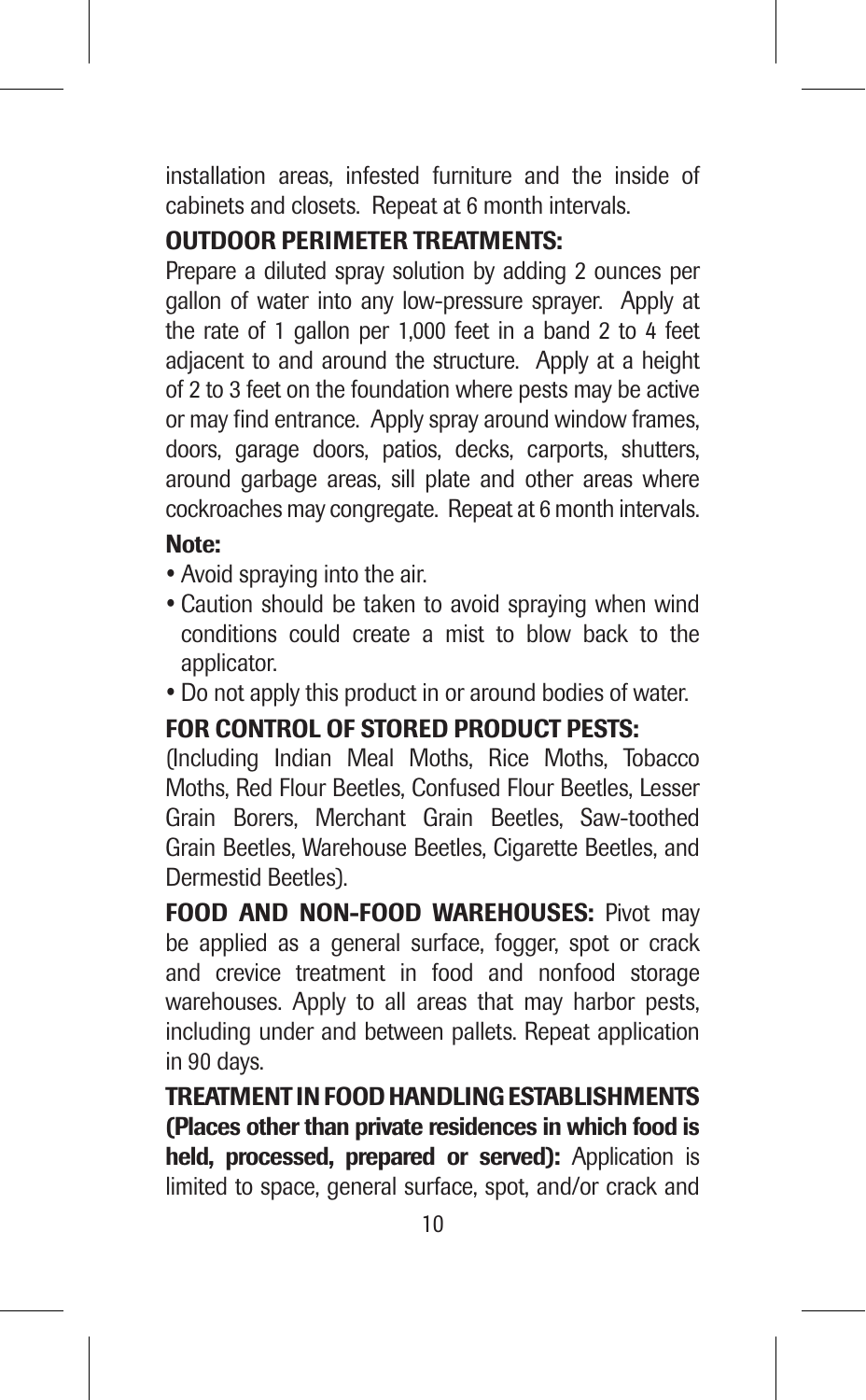crevice treatment in food handling establishments where food and food products are held, prepared, processed and served. Space and general surface application may be used only when the facility is not in operation provided exposed food is covered or removed from the area being treated prior to application. Spot, and/or crack and crevice treatments may be used while the facility is in operation provided exposed food is covered or removed from the area being treated prior to application. Food contact surfaces must be thoroughly washed with an effective cleaning compound and rinsed with potable water after use of the product.

NON-FOOD AREAS: Pivot may be used to treat nonfood areas. Nonfood areas include areas such as garbage rooms, lavatories, floor drains (to sewers), entries and vestibules, offices, locker rooms, machine rooms, boiler rooms, garages, mop closets, and storage (after canning or bottling).

FOOD SERVING AREAS: Pivot may be used in food areas of food handling establishments, restaurants, or other areas where foods are commercially prepared or served. Pivot may also be used in serving areas only when facility is not in operation or food is not exposed. Serving areas are areas where prepared foods are served. such as dining rooms. In the home all food-processing surfaces and utensils must be covered during treatment or thoroughly washed before use. Food areas include areas for receiving, storage, packing (canning, bottling, wrapping, boxing), preparing, edible waste storage, and enclosed processing systems (mills, dairies, edible oils, syrups). Repeat application in 90 days.

Spray Preparation for Surface, Spot, and Crack and Crevice Application: Prepare a diluted spray solution by adding 1.5 fluid ounces of Pivot per gallon (11.7 ml/L) of water. Partially fill the mixing container with water, add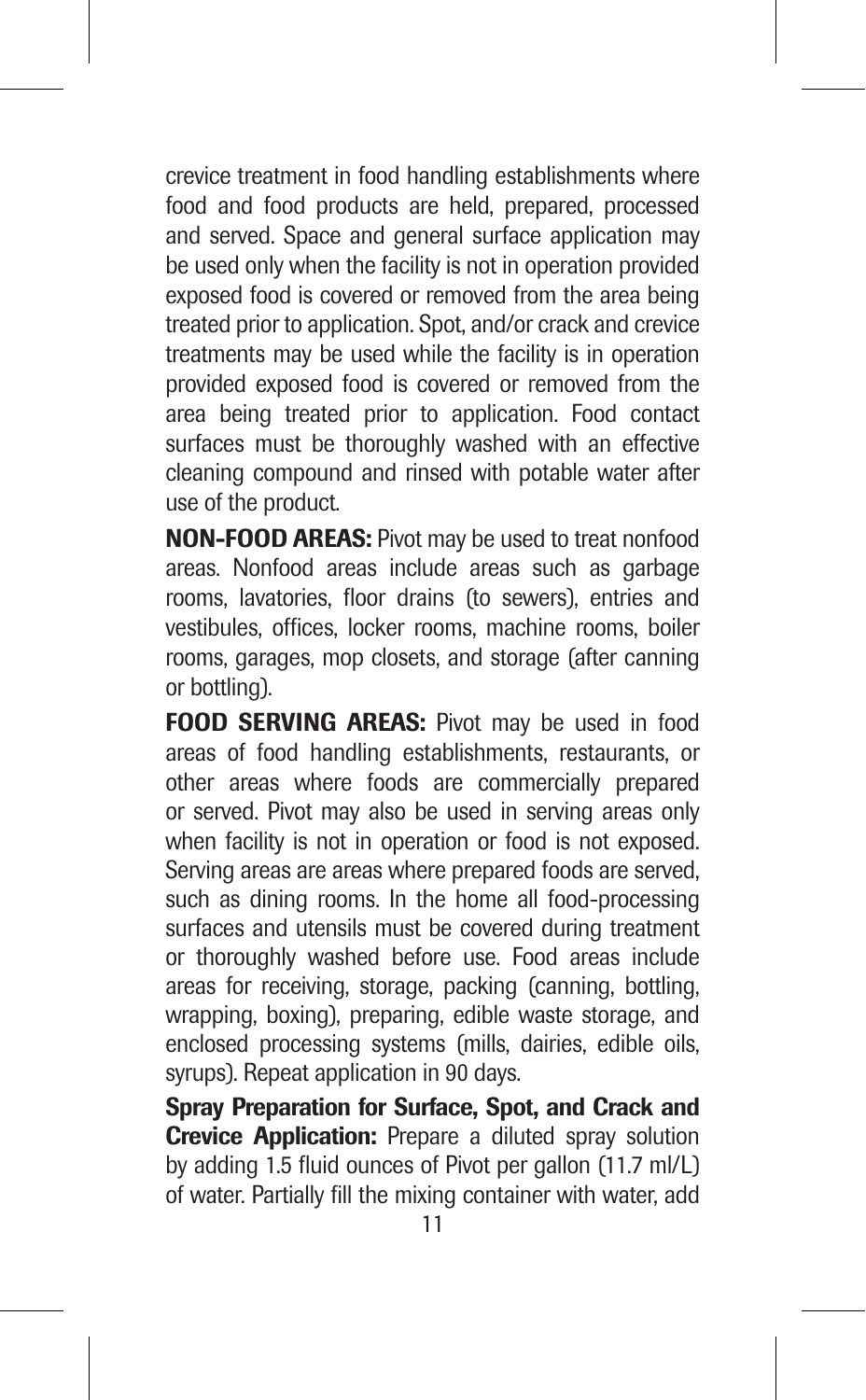Pivot, agitate and fill to final volume. Agitate before each spray application.

Tank Mixing: Pivot can be mixed with other pesticides and used in accordance with the most restrictive of label limitations and precautions. No label dosage rates may be exceeded.

Note: This product cannot be mixed with any product containing a label prohibition against such mixing.

General Surface Application: Apply diluted spray at a rate of 1 gallon per 1,500 square feet (27 ml/m<sup>2</sup>). For treatment of food processing and food handling establishments, apply with a sprayer that will give coarse. wet droplets. Spray surfaces, into cracks and crevices in walls and floors, under and between pallets, areas at the base of machinery and equipment, under furniture, in mop and equipment closets, behind cabinets, under shelves and racks, around pipes and openings in floors and walls, along baseboards, in wall voids, and other areas where insects seek harborage. Contact as many insects as possible. Repeat application in 90 days.

Use With Carpet Shampoo: Pivot may be combined with a liquid, non-heat extracting, carpet shampoo application. Following dilution instructions on carpet shampoo, add 1 ounce per gallon into shampoo dilution to be applied to carpet. Mix well and shampoo carpet as per instructions on the shampoo product label. Allow carpet to completely dry and vacuum thoroughly.

Spot and Crack and Crevice Application: Apply Pivot diluted spray solution using a pressurized spray system capable of delivering a pin-point or variable spray pattern. Crack and Crevice applications may be made directly to areas such as but not limited to crevices, baseboards, floors, ceilings, walls, expansion joints, molding, areas around water and sewer pipes, voids where pests can hide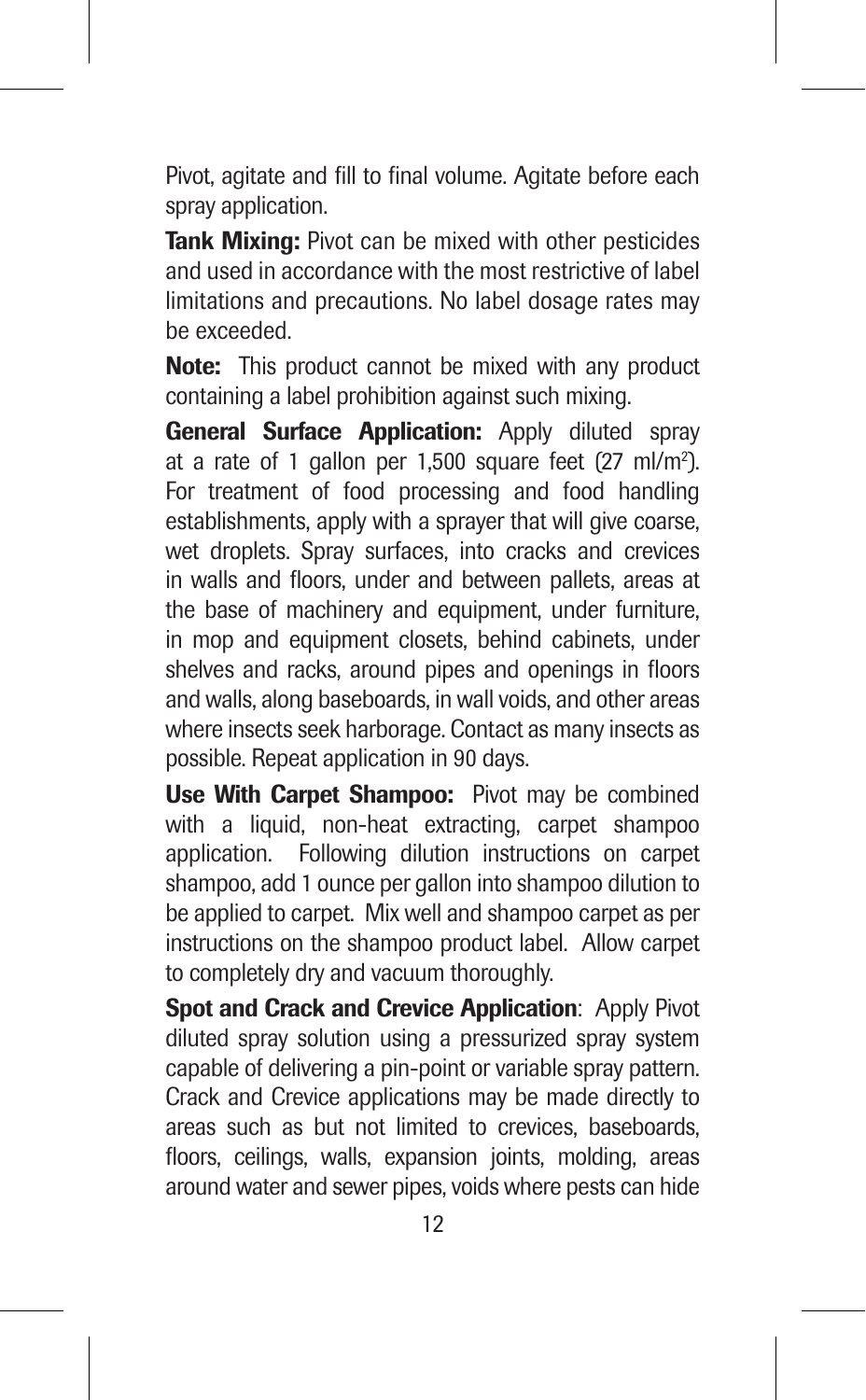and similar areas. Spot treatments may also be made to areas including but not limited to storage areas, closets, around water pipes, doors and windows, behind and under refrigerators, cabinets, sinks, stoves and other equipment, shelves, drawers and similar areas.

Fogging Application: Pivot may be applied as a fog or ultra-low volume (ULV) application with equipment such as ULV equipment,mechanical misting sprayers, aerosol generators, or thermal foggers. To prepare the fogging solution, follow the equipment manufacturer's solution preparation instructions. For fogging applications, Pivot may be diluted with water or petroleum distillate. Apply at a rate of 1.5 fluid ounces (44.3 ml) of Pivot diluted in appropriate carrier per 12,000 cubic feet (340 m<sup>3</sup>). Fogging applications are recommended for larger facilities including food and non-food warehouses. Close area to be treated and shut off all ventilation systems. Apply the product in the air and direct fog or mist toward all areas that may harbor target pests. After treatment, leave the room closed for 30 minutes or longer as recommended by the equipment manufacturer or the labels of other products applied in tank mixing. Do not remain in treated area. Ventilate thoroughly before reentry.

#### CONTROL OF LITTER BEETLES (Such as Darkling, Hide and Carrion Beetles):

Apply Pivot to litter, such as in poultry houses infested with litter beetles. Apply Pivot to litter at the rate of 1 oz. of Pivot per 1,000 sq. ft. space in sufficient volume of water to thoroughly wet the litter. Remove the old litter and animals from immediate treatment area. Make surface treatment immediately after animals are removed and again just prior to new animal placement, making sure to treat areas where beetles frequently occur, such as walls, supports, cages, stalls and around feeders. Application of adulticides, to kill adult egg-laying beetles, to walls and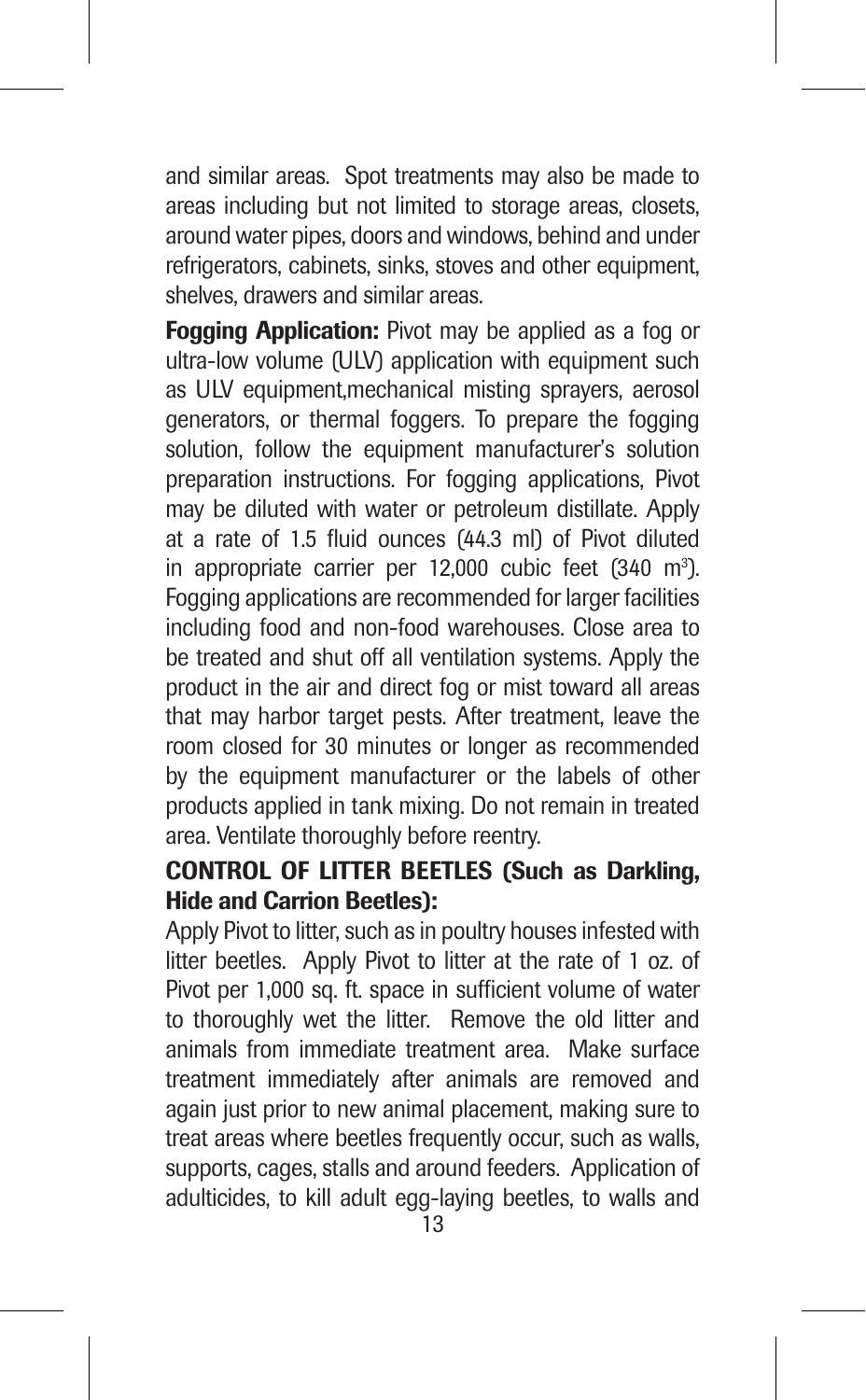floors at cleanout and before reintroduction of animals will suppress beetles that escaped earlier treatment and will help delay onset of future infestations.

#### Note:

• Do not contaminate food/feed or water.

Apply Pivot uniformly at the rate of 1 oz. per 1,000 sq. ft. to floor area and to walls, posts, and cage framing (birds grown in cages only). Application should also be made into cracks and crevices around insulation. Reapply after each growout or sanitization procedure. Make perimeter treatments around the outside of building foundations to prevent immigrating adult beetles. Apply Pivot or adulticide insecticides, or both, in a uniform band at least one foot up and 1-4 out from foundation. To maintain population control, it is advisable to maintain a year-round treatment program.

#### CONTROL OF ANTS:

Apply Pivot at the rate of 2 fl. oz. diluted in water per 1,000 sq. ft. to interior areas where ants are actively foraging, and in a band 6-10 feet wide adjacent to the foundation wall of the building. Pivot may be used in a tank mix combination with an adulticide insecticide, or as an alternating treatment with adulticide insecticide. Repeat treatments may be made 14 days after previous treatment, or if heavy rainfall occurs,

CONTROL OF FLYING INSECT PESTS (Such as Flies, Moths, Midges, Mosquitoes & Gnats):

#### General Surface Treatments:

For control of HOUSE FLIES, STABLE FLIES, MOTHS, MOSQUITOES, NUISANCE FLIES (GNATS, MIDGES) and other similar flying pest insects such as those classified as Dipterous or Hymenopterous. In house flies, Pivot causes a decrease in the number and hatching of eggs laid by treated adults. Fly larvae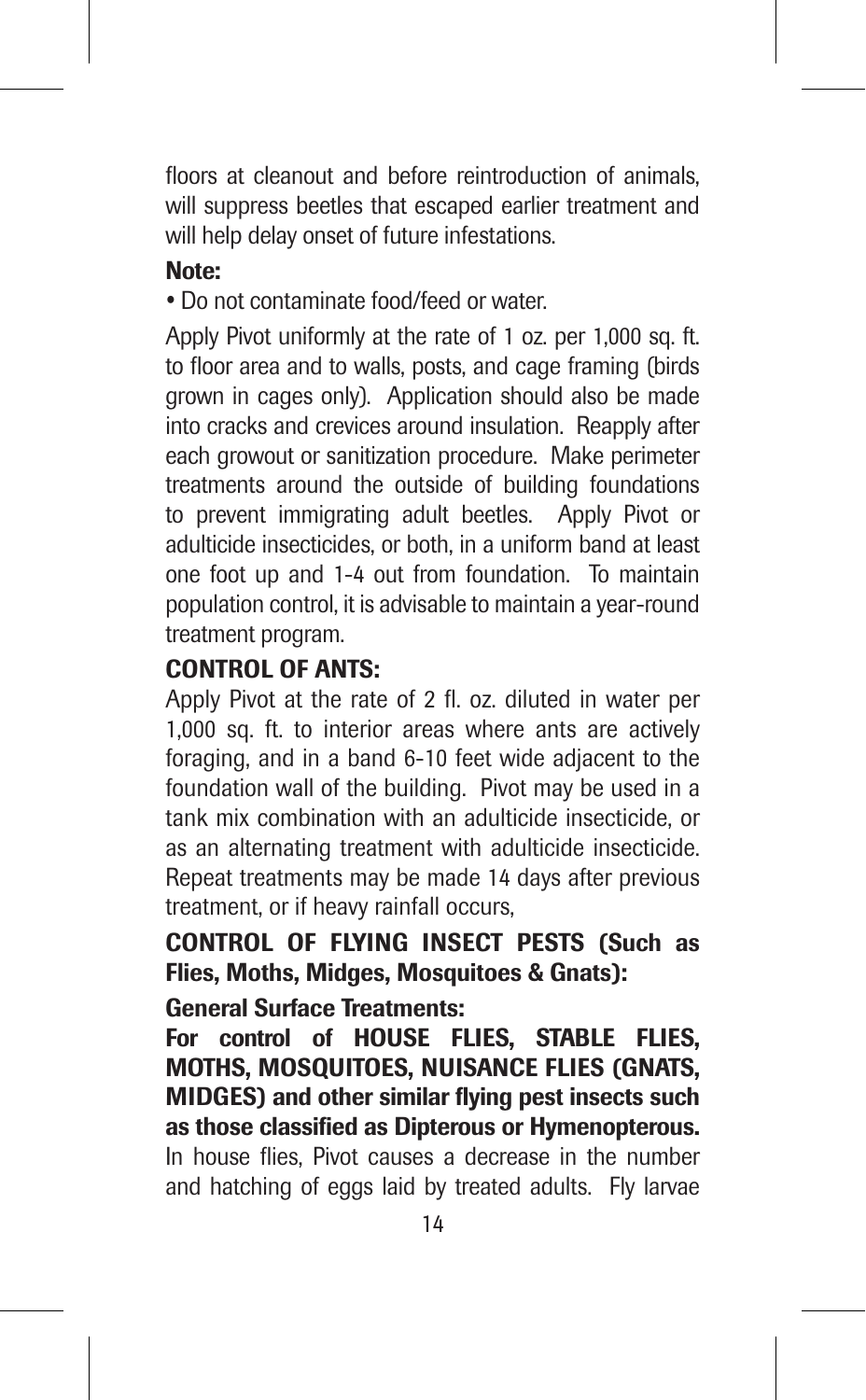(maggots) treated with Pivot cannot develop into normal adults. The use of Pivot will result in a reduction in adult fly populations after 3-4 weeks, at the time when previously hatched adult flies have died naturally.

Pivot may be used for control of flying insect pests in, on and around buildings as described under DIRECTIONS FOR USE. These areas include, but are not limited to residential, commercial, public, industrial and agricultural buildings. Pivot may be used to control nuisance flies, gnats, midges, and mosquitoes by application into moist breeding areas (potted plants, moist debris or litter) or into areas holding standing water such as gutters, drains, pools and fountains.

#### Note:

- Do not apply directly to any natural bodies of water such as ponds, lakes, streams, rivers, marshes, potholes, and estuaries.
- If needed, repeat treatments with Pivot may be made 14 days after previous treatment, or if heavy rainfall occurs.

#### Treatments in Combination with an Adulticide:

Use Pivot in alternation or in a tank mix combination with an adulticide insecticide for quick knockdown and more rapid control of adult flying insect pests. As an IPM strategy, combining or alternating Pivot with other types of chemicals, such as pyrethroid or organophosphate insecticides, can reduce or prevent the development of genetic resistance to these adulticide insecticides.

#### Tank Mixes:

Make applications in accordance with those use precautions and label instructions that are consistent for each product. Prepare the tank mix using the recommended label rate of adulticide and Pivot by adding the adulticide first and making sure it is well mixed and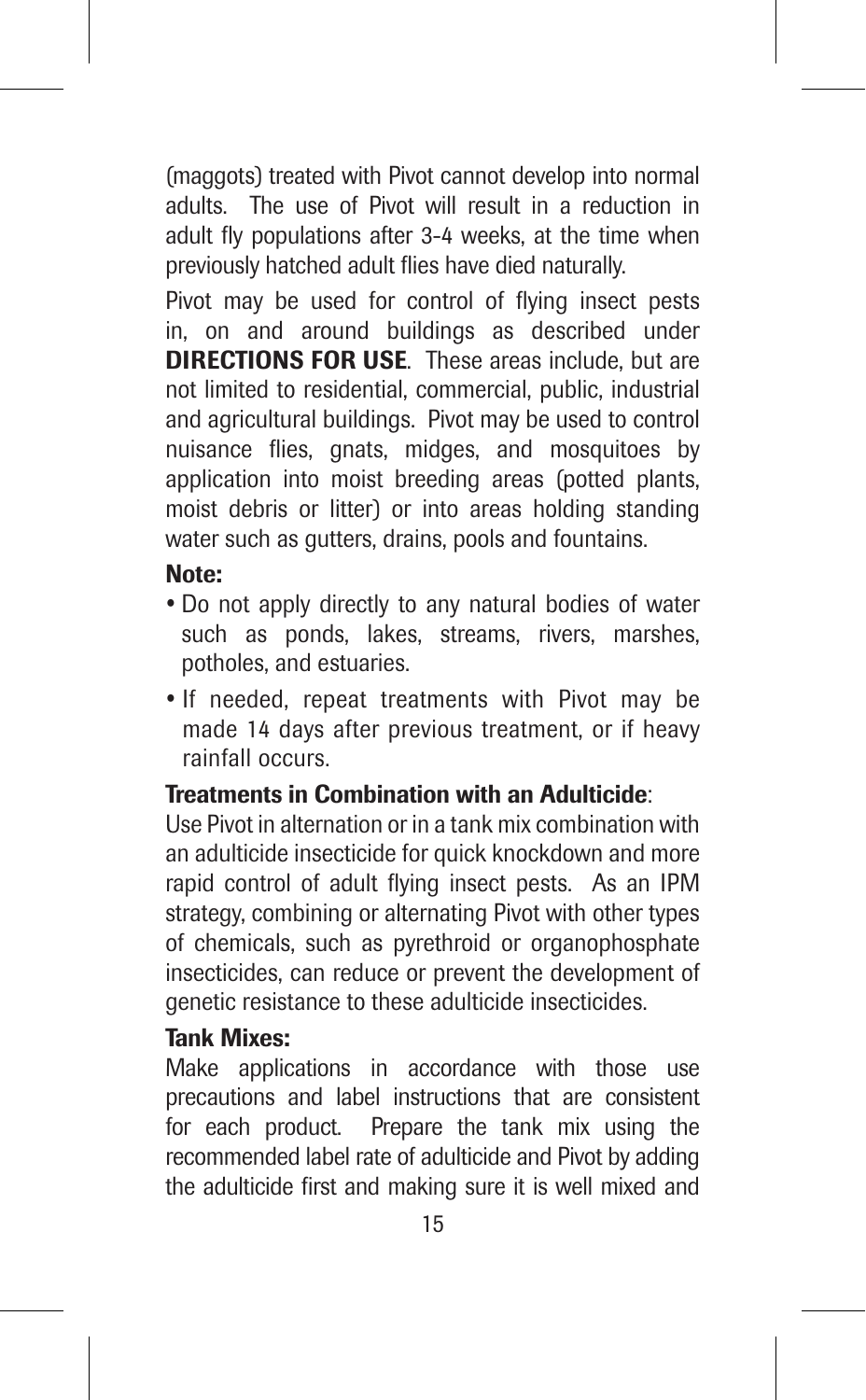in suspension, then adding the correct amount of Pivot according to the label instructions below.

#### Treatments in, on and Around Livestock and Poultry Housing and Pet Kennels:

Pivot may be used by pest control operators or livestock producers in livestock housing structures (including poultry houses) and pet kennels to control flying insect pests. Apply as a general surface, fogger/ULV or a crack and crevice application to areas where flying pests collect or breed. For surface applications, thoroughly wet floors, walls, ceilings, doors, around windows, garbage and refuse areas. When used as directed, Pivot will not harm beneficial insects in animal litter or bedding, such as predatory wasps. Control will be enhanced when facilities are cleaned and interior applications are supplemented with exterior perimeter treatments.

- Treat birdcages or stock pens only after removal of animals.
- Do not make interior applications of Pivot in areas of facility where animals are present.
- Allow treated areas to dry before allowing animals back in treated areas of facility.
- Do not contaminate or apply food or foodstuffs, water or watering equipment.

#### Treatments to Interior Areas and Surfaces:

Use 1 fl. oz. of Pivot per gallon of water and apply to 1,500 square feet of surface area, or in sufficient volume to achieve adequate coverage. Treat all areas where flying insects may collect, rest or breed, including vertical walls, ceilings, pipes, conduit, stalls, stanchions, floors, and walkways. When Pivot is used alone, treatments can be extended to animal bedding, manure, and other potential areas where flying insects may breed.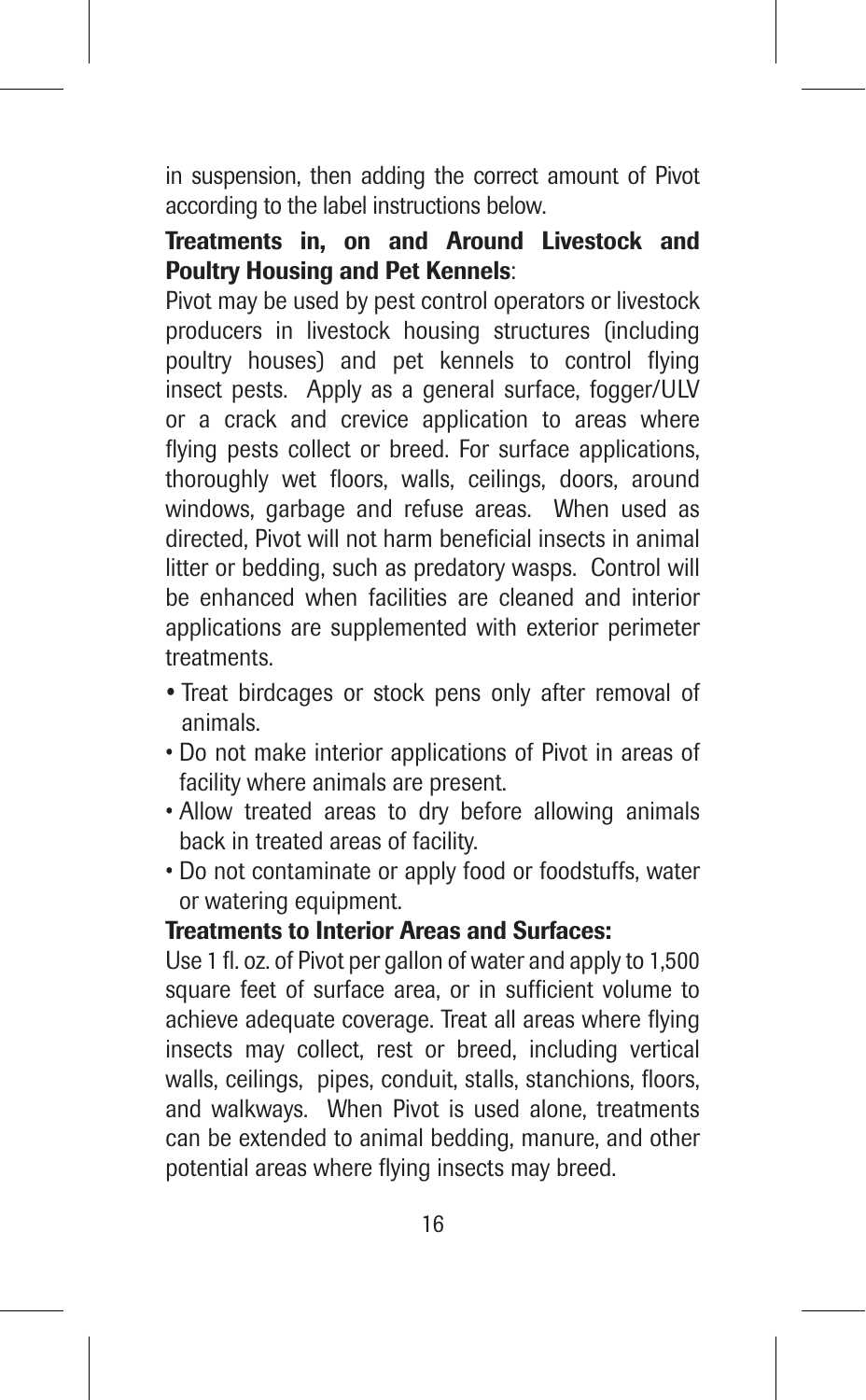#### Treatments to Perimeter Areas and Surfaces:

Use 1 fl. oz. of Pivot per gallon of water and apply to outside surfaces of buildings, porches, patios, garages and other areas where these pests have been seen or found. For perimeter control, make a general surface application of 1 ounce of product diluted in water such as to cover 1,500 square feet, or in sufficient volume to achieve adequate coverage. To help prevent infestations of buildings by flying insects, treat soil, vegetation or other substrates in a band 6-10 feet wide adjacent to the building foundations, walls, around doors and windows, and overhead areas where these pests are active and may find entrance or harborage.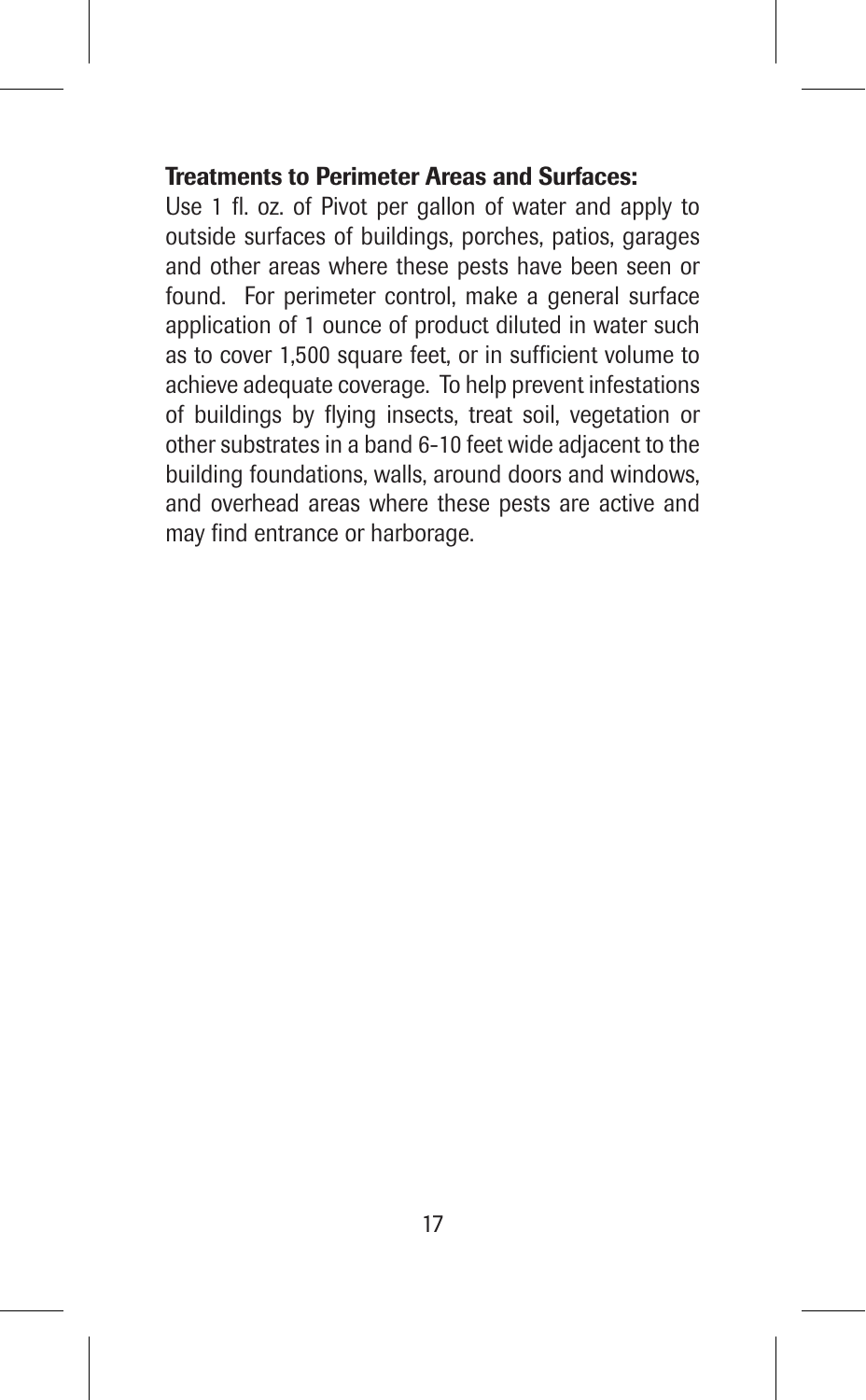# STORAGE AND DISPOSAL

Do not contaminate water, food or feed by storage or disposal.

Storage and Spill Procedures: Store upright at room temperature. Avoid exposure to extreme temperatures. Store in a locked area out of reach of children and domestic animals. In case of spillage or leakages, soak up with an absorbent material such as sand, sawdust, earth, Fuller's earth, etc. Dispose of with chemical waste.

Pesticide Disposal: Pesticide wastes are acutely hazardous. Improper disposal of excess pesticide, spilled bait, or rinsate is a violation of Federal Law. If these wastes cannot be disposed of by use according to label instructions, contact your State Pesticide or Environmental Control Agency, or the Hazardous Waste representative at the nearest EPA Regional Office for Guidance.

Container Disposal: If empty - Nonrefillable container. Do not reuse or refill this container. Offer for recycling if available. If recycling is not available: then dispose of container in a sanitary landfill or, if allowed by State and local authorities, by burning. If burned, stay out of smoke.

If partly filled: Call your local solid waste agency for disposal instructions. Unless otherwise instructed, place in trash. Never pour unused product down the drain or on the ground.

#### [Commercial Language]

For Bulk containers: (Refillable Container) Refill this container with pesticides only. Do not reuse this container for any other purpose. Cleaning the container before final disposal is the responsibility of the person disposing of the container. Cleaning before refilling is the responsibility of the re-filler. To clean the container

(continued)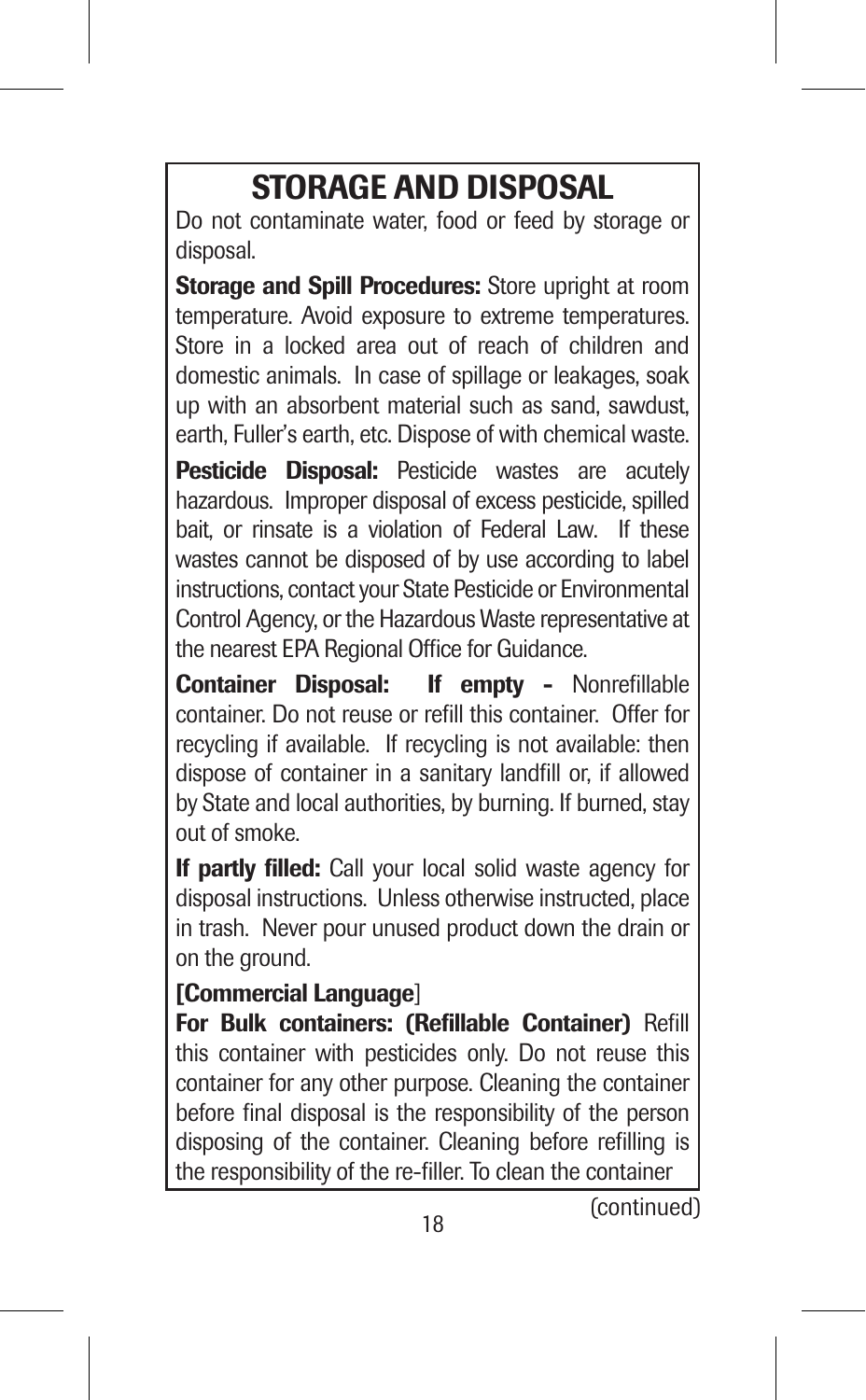STORAGE AND DISPOSAL (continued) before final disposal, empty the remaining contents from this container into application equipment or mix tank. Fill the container about 10 percent full with water. Agitate vigorously or re-circulate water with the pump for 2 minutes. Pour or pump rinsate into application equipment or rinsate collection system. Repeat this procedure two more times.

Limitations of Liability: TO THE EXTENT CONSISTENT WITH APPLICABLE LAW, CONTROL SOLUTIONS, INC. WARRANTS THAT THIS PRODUCT CONFORMS TO THE CHEMICAL DESCRIPTION ON THE LABEL AND IS REASONABLY FIT FOR THE PURPOSES STATED ON THE LABEL WHEN USED IN ACCORDANCE WITH THE DIRECTIONS FOR LISE. IT IS IMPOSSIBLE TO ELIMINATE ALL RISKS INHERENTLY ASSOCIATED WITH THE USE OF THIS PRODUCT. INEFFECTIVENESS OR OTHER UNINTENDED CONSEQUENCES MAY RESULT BECAUSE OF SUCH FACTORS AS WEATHER CONDITIONS, PRESENCE OF OTHER MATERIALS, OR THE MANNER OF APPLICATION, ALL OF WHICH ARE BEYOND THE CONTROL OF CONTROL SOLUTIONS, INC. IN NO CASE SHALL CONTROL SOLUTIONS, INC. BE LIABLE FOR CONSEQUENTIAL, SPECIAL OR INDIRECT DAMAGES RESULTING FROM THE USE OR HANDLING OF THIS PRODUCT. ALL SUCH RISKS SHALL BE ASSUMED BY THE BUYER.

EXCEPT AS EXPRESSLY PROVIDED HEREIN, CONTROL SOLUTIONS, INC. MAKES NO WARRANTIES. GUARANTEES, OR REPRESENTATIONS OF ANY KIND, EITHER EXPRESSED OR IMPLIED, OR BY USAGE OF TRADE, STATUTORY OR OTHERWISE, WITH REGARD TO THE PRODUCT SOLD, INCLUDING, BUT NOT LIMITED TO, MERCHANTABILITY, FITNESS FOR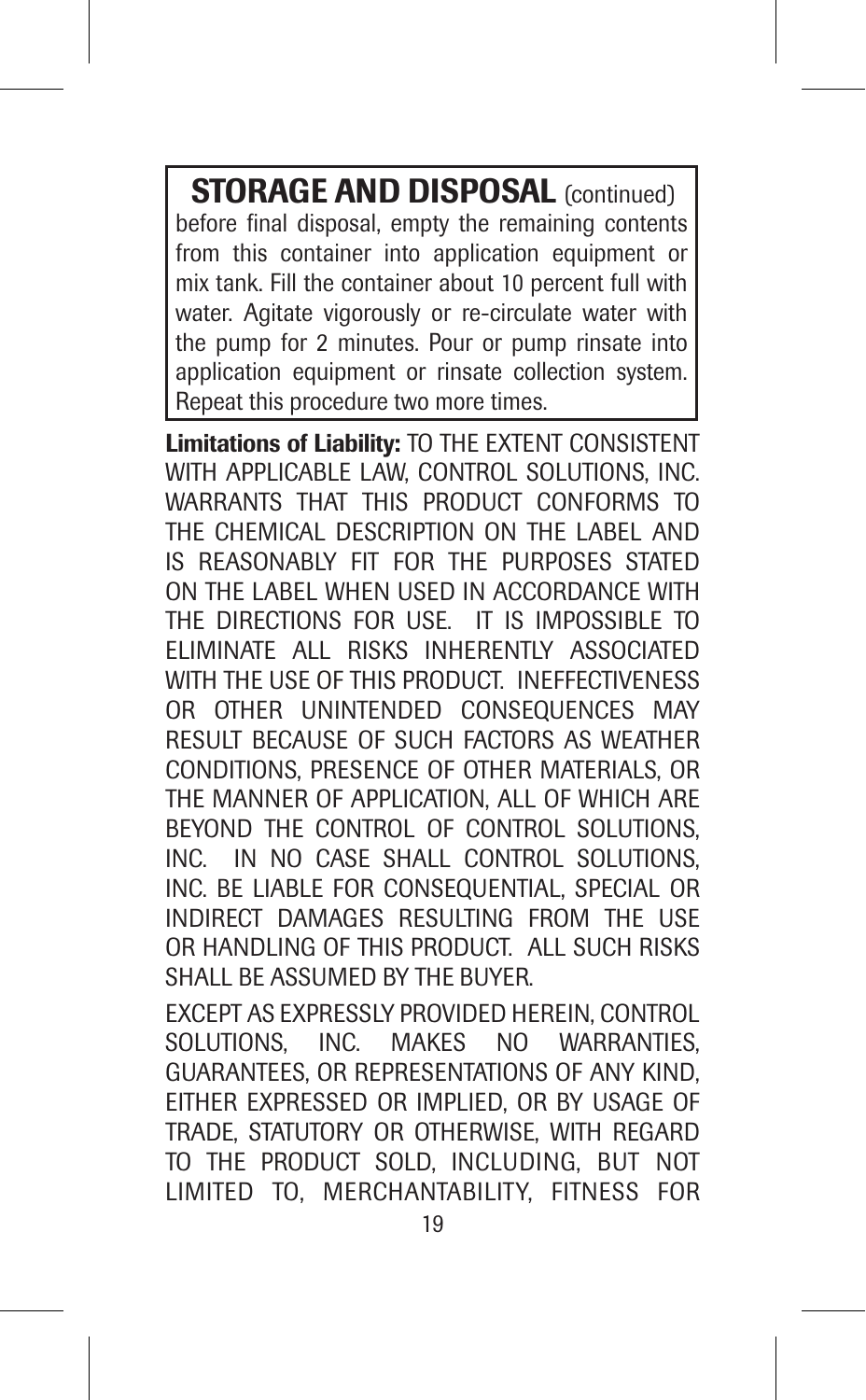A PARTICULAR PURPOSE, USE OR ELIGIBILITY OF THE PRODUCT FOR ANY PARTICULAR TRADE USAGE. BUYER'S OR USER'S EXCLUSIVE REMEDY, AND CONTROL SOLUTIONS, INC. TOTAL LIABILITY, SHALL BE FOR DAMAGES NOT EXCEEDING THE COST OF THE PRODUCT.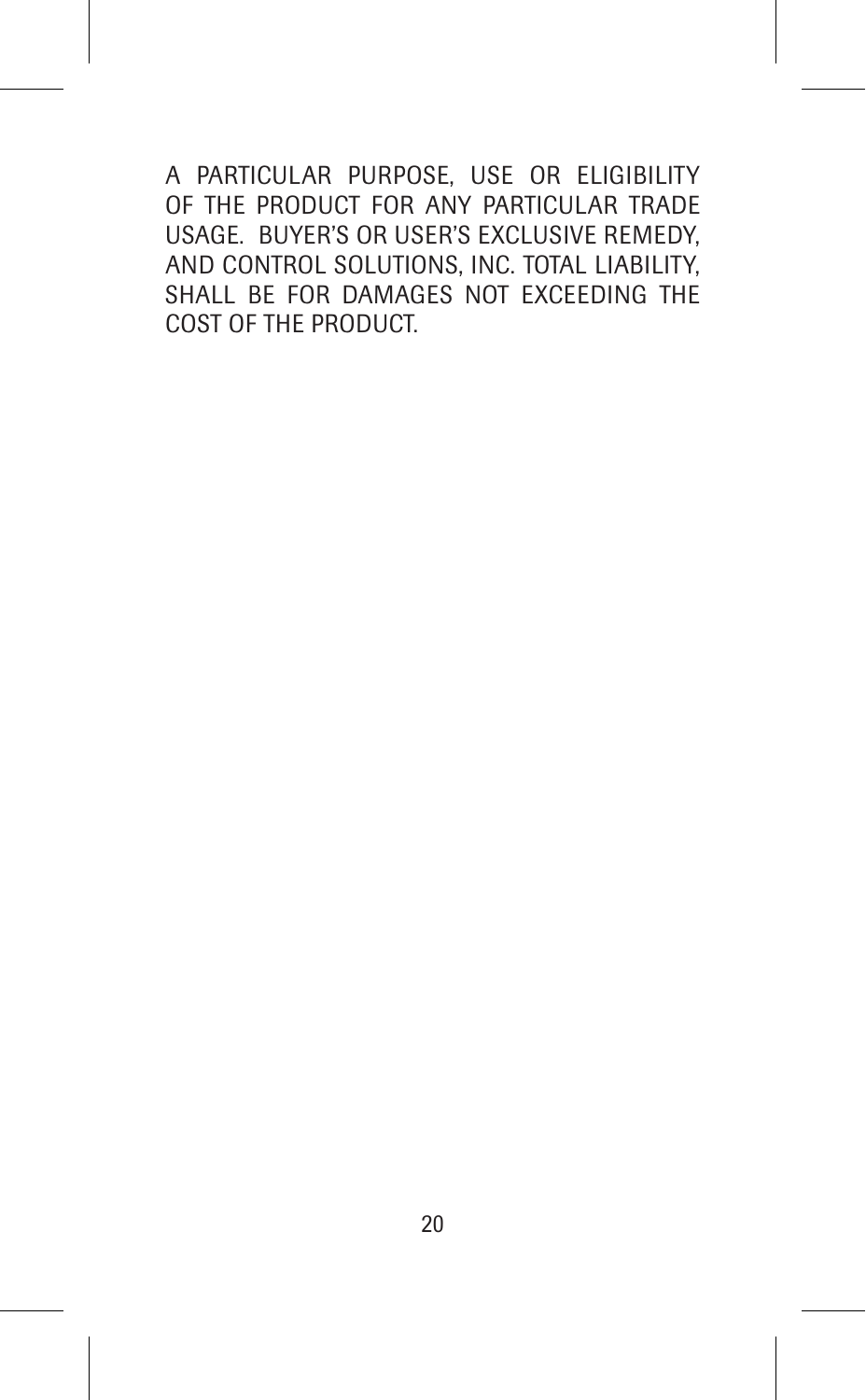# PIVOT® IGR Concentrate

- Inhibits reinfestation by fleas for up to 7 months
- Reduces egg production in houseflies and prevents development of larvae into adults
- Inhibits reinfestation by listed cockroaches for up to 6 months
- Effective long-term control of Fleas, Roaches, Flies, Mosquitoes, Gnats, Crickets, Litter Beetles & Ants
- Photostable for up to 14 days
- For use on Furniture, Animal Quarters, Carpets,
- Kennels, Poultry Houses
- For Indoor/Outdoor use

# ACTIVE INGREDIENT:

| 2-[1-Methyl-2-(4-phenoxphenoxy)      |  |
|--------------------------------------|--|
| ethoxy] pyridine [Pyriproxyfen]1.30% |  |
|                                      |  |
| <b>TOTAL:</b> 100.00%                |  |

\*Contains petroleum distillate

# KEEP OUT OF REACH OF CHILDREN CAUTION

See attached booklet for additional Precautionary Statements and complete Directions for Use.

# Control Solutions, Inc.

5903 Genoa-Red Bluff Pasadena, TX 77507-1041

EPA 051811/NOTIF 040912/REV A